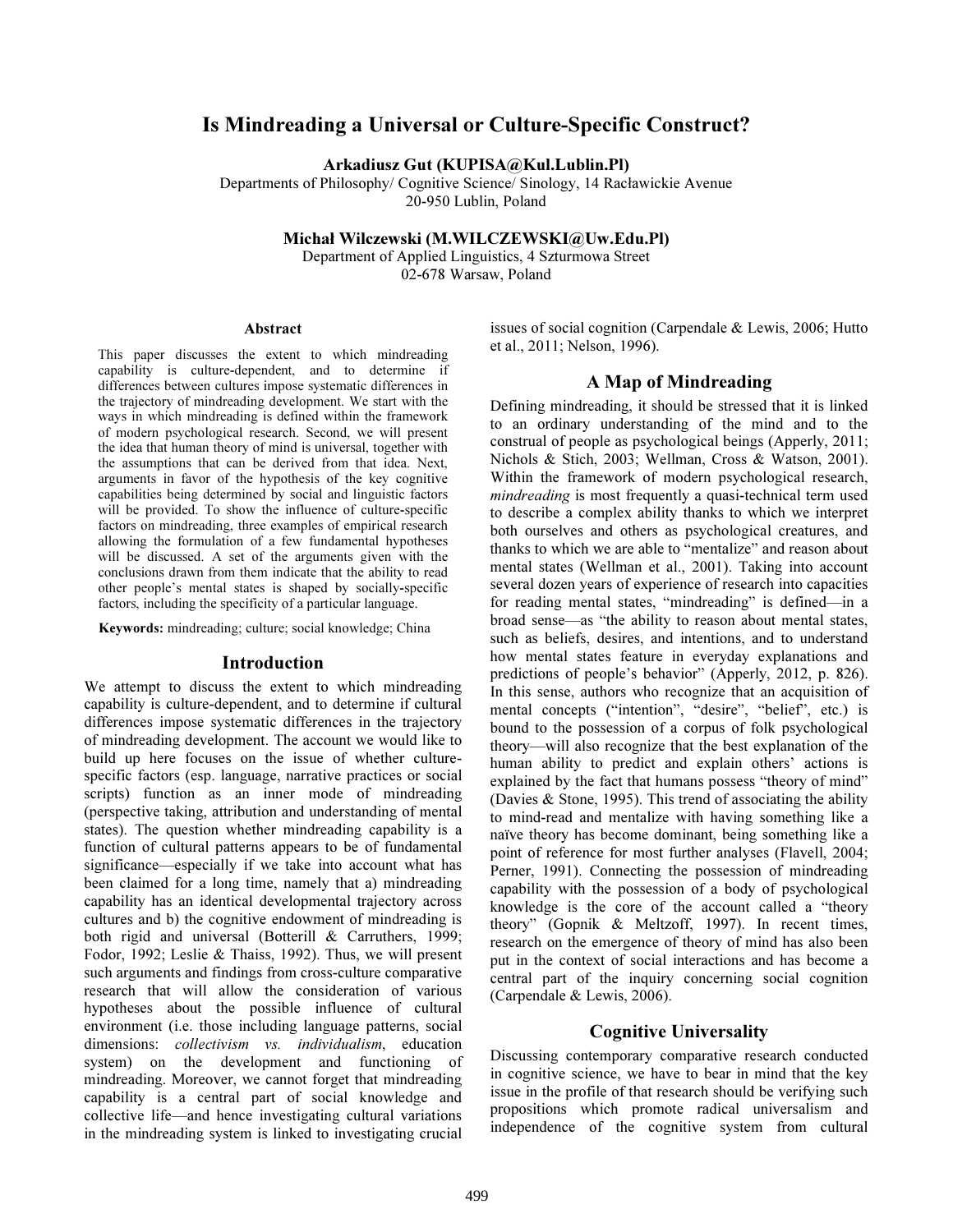variables, advocated by Pinker, Fodor, Leslie and others, which most often took the form of such statements as

- (a) "people do not think in English or Chinese or Apache language, but in the innate language of thought" (Pinker, 1994, p. 72),
- (b) basic cognitive capacities are embodied in innate, genetically endowed modules (Fodor, 1992).

Accordingly, basic cognitive processes were assumed to be universal: every normal human being is equipped with the same set of attentional, memorial, learning, and inferential procedures. At the same time, it was argued that the basic cognitive processes work in much the same way, regardless of the content they operate on.

Such an universal approach to cognitive abilities and emphasizing their independence from cultural factors has become apparent also in the area of the emergence of basic categories of the mind and in research on the mindreading activity. As E. Slingerland puts it, "this position is perhaps best exemplified by Paul Bloom's argument that the apparent early onset on mind—body dualism in infant development, its automaticity, and its apparent crosscultural universality suggests that we are "natural Cartesians" (2013, p. 30) (for Bloom's argument see Bloom, 2004). In turn, in the area of our particular interest—which concerns the issue of the core of social cognition—it was accentuated that "human theory of mind is not only phylogenetically distinctive, it is arguably ontogenetically universal" (Liu et al., 2008, p. 523).

The idea that human theory of mind is universal is linked to the following assumptions:

- (i) an understanding of mind develops via the preordained maturational unfolding of a neurobiological mindreading module (Leslie & Thaiss, 1992) or
- (ii) a trajectory of conceptual changes in the understanding of mind—i.e. from a situation-based to a representation-based understanding of behavior (Perner, 1991); from a simple desire to a beliefdesire naïve psychology (Wellman, 1990); from connections to a representational understanding of mind during the preschool period (Flavell, 1998) goes according to the same pattern, and should any modifications occur, they result from alterations in executive functions that are sensitive to some extraneous performance factors (i.e. linguistic and environmental demands),
- (iii) such basic mental concepts as "think", "belief" or "know" have the same connotations in most cultures, and belong to a repertoire of basic categories (Wierzbicka, 1992),
- (iv) people are equipped with an innate system of heuristics thanks to which children explain others' behavior with reference to intentions and beliefstates (J. Fodor 1992).

It is important that the universal stance for the development of mindreading activity was not only advocated by supporters of Theory-Theory, but also by supporters of the simulation theory. Both Goldman and Harris claimed that the "child's conception of the mind is probably universal in the early years [because] children everywhere will have certain common experiences and arrive at a core set of conclusions" (Harris, 1990, p. 218; see Goldman, 2006).

#### New Shift in Cognitive Science

Nevertheless, current debates over the basis of social cognition and epistemic intuitions provide convincing arguments in favor of the hypothesis of the key cognitive capacities being determined by social and linguistic factors. Numerous philosophical, anthropological and psychological studies (see, e.g., Bond, 1996; Markus & Kitayama, 1991; Nakamura, 1964/1985) show that comparative analyses with regard to Eastern Asians (e.g. Chinese) and Westerners—as two distinctive language and cultural systems—are particularly informative and instructive (Greenfield et al., 2003; Naito, 2003; Tomasello, 1999). In terms of theoretical background, research on cultural variations in mindreading is to some extent inspired by: (a) cognitive comparative research (between East Asians and Westerners) in the scope of such cognitive processes as perception, memory and categorization and the logic of thinking, (b) research (that has already been conducted for several years) into cultural diversity in the aspect of epistemic intuitions and understanding knowledge and morality, which are revealed in cognitive evaluations (e.g. Nisbett, 2007; Nisbett et al., 2001), and (c) extensive research into the involvement of language in the emergence of higher-order thinking ability (Astington & Baird, 2005).

It is worth mentioning that searching for cultural variations in mindreading is compatible with a generally established opinion according to which the concept of "mutual constitution" of culture and mind, which has been coined by cultural psychologists, should be understood more broadly and cannot be limited to interactions between culture and mind, but rather embrace "interactions among culture, genes, and the brain (Chiao & Ambady, 2007, p. 238). An increasing number of neuroscience experiments show that both the structure and functions in the developing human brain are shaped by environmental and cultural factors (Chiao & Ambady, 2007).

The studies mentioned above confirm that the statement "As a cognitive scientist, I am only interested in the universality of cognition" (Bender & Beller, 2013, p. 42) is not only methodologically narrow, and hence short-sighted, but also misleading due to a lack of empirical substantiation simply because "cognition is fundamentally cultural, and excluding this dimension necessarily impedes its understanding and investigation" (ibid., p. 43). In the context of the new approach, it has been accepted that exploring the cultural dimension of cognitive structures remains the basic objective of cognitive science, and that neurobiology provides conclusive evidence for a deep impact of culture on cognition and architecture of the brain. It is also stressed that the latest research to a greater extent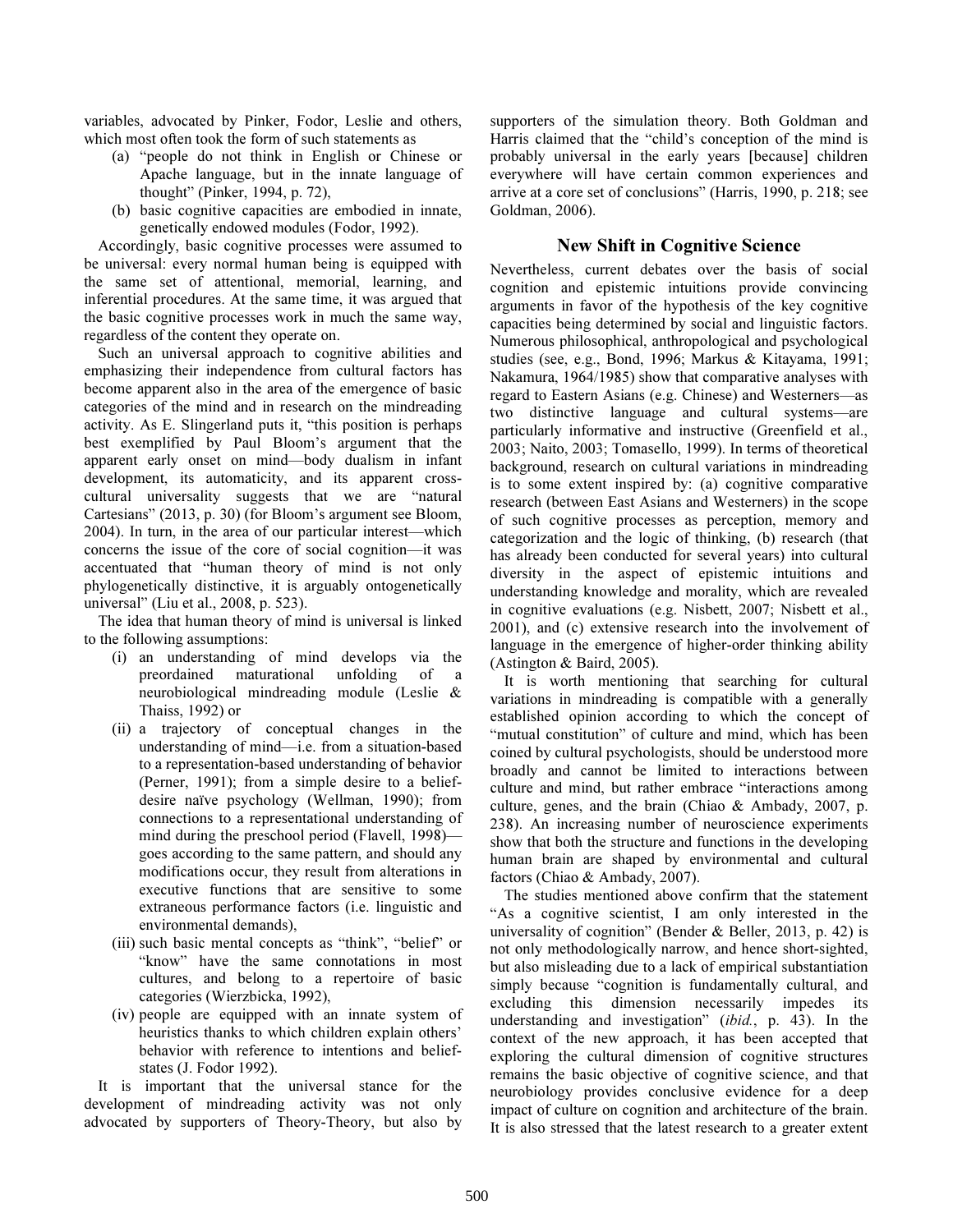gives evidence of the influence of the learning process as well as human experience on the architecture of the brain (Bender & Beller, 2011). Accordingly, three general assumptions in cognitive studies have been questioned: separation of cognitive processes from their content, contextual independence of processing cognitive content, and cultural independence of a conceptual system.

## Cross-Cultural Variations in Mindreading

In order to show the influence of culture-specific factors on mindreading—understood as a key cognitive system within social knowledge—it is necessary to discuss three examples meant to present three dimensions of empirical research, and, as a result, come to three different conclusions that will allow us to put forward a few fundamental hypotheses. To do so, we will refer to experimental research involving adults, which will enable us to show how cultural factors influence mindreading ability (perspective-taking) and take a look at the difference between the level of ability as such and the level of its use. By referring to experiments involving children, we will discuss developmental differences in the emergence of the fully-fledged mindreading capability, and link these differences to narrative scripts in parental education. Finally, by referring to a specific lexicon of mental terms in Chinese, we will show the relation between the knowledge of a particular language (and an ability to operate that knowledge) and the conceptual system mindreading capability consists of.

## Example 1. Experimental research including adults

To study the influence of culture-dependent factors on the way people read mental states, Wu & Keysar (2007) designed a communication game (consisting in distinguishing cognitive perspectives) using eye-tracking measures and behavioural indices, which were further applied to compare the Chinese and Americans. The object of their research was to check if people from the two different cultures would show any differences in using knowledge concerning reading other people's mental states. Taking up the research, in its initial point Wu & Keysar (2007, p. 601) assumed that there were sound reasons for distinguishing East Asian culture from Western culture. They formulated a hypothesis that the Chinese would be less "egocentric" when taking a perspective, i.e. they would not be distracted by their own point of view, and when performing tasks that require perspective taking—they would first of all take others' perspectives into account. Accepting such a hypothesis is based on the assumption that in East Asian culture—what is shown in the work of Markus and Kitayama (1991)—the "self" is defined in relation to others, what translates into inducing a tendency to focus one's attention on others' knowledge.

The methodology of that research utilizes a game involving actual interactions between two individuals (Wu & Keysar, 2007, p. 601). It is assumed that a person's successful interpretation of the other person's actions depends on distinguishing what each person knows. In that study, tasks were designed in such a way as to make the participants not only differentiate between two perspectives, but also split them on the basis of assessing each person's knowledge. Estimating the level of the subject's disorientation, based on eye-tracking measures and his further actions, significant differences between people belonging to each culture were noticed, namely: the Chinese had almost never been "egocentric" in the sense that they had not been distracted by their own perspective (they had unerringly directed their attention onto the object also seen from the perspective of another person—the experimenter). By comparison, most of the Americans had showed a higher level of mistakes and disorientation when trying to choose which object should be indicated and, earlier, which object should be paid attention to. As eye movement measurement detects which subject focuses his attention on himself before any action driven by intention is taken, it was also assumed that the influence of culture can be observed at the moment of pre-reflective perspective taking.

Conclusion The authors of the experiment found that cultural differences stimulate different patterns of perspective taking, which supports—in their opinion—the general assumption that Chinese culture (typical of interdependency and focusing on others) and American culture (typical of independence and focusing on the "self") will model different ways of applying the ability to read others' mental states. At the same time, they assume that in the case of adults the cultural factors have their effect at the level of using the ability, but not at level of ability as such.

## Example 2. Comparative experiments involving children from different cultures

Bearing in mind the significance of research involving children in exploring cultural changes in the cognitive system, it is worth discussing experimental work on the emergence of an ability to read minds and a capability for using mental-state concepts.

Let us concentrate on the findings indicating the influence of culture on the performance of tasks in the context of psychological discussions of children's 'theory of mind'. A meta-analysis conducted by Liu et al. (2008), which involved children from China, Hong Kong, the United States and Canada and was aimed at demonstrating the performance of tasks specific for the theory of mind, showed notable differences as for the time when false-belief tasks are completed (the authors of the experiment regarded Chinese children as a perfect point of reference for Western children when a delay in performing false-belief tasks is compared to Western children on the grounds of significant differences in folk psychology, social expectations and parental attitudes, which—as they assumed—could potentially influence the development of understanding mental states; see Liu et al., 2008, p. 524).

It turned out that the children from Hong Kong revealed a significant delay in performing false-belief tasks. The delay was measured to be about 2 years as compared to the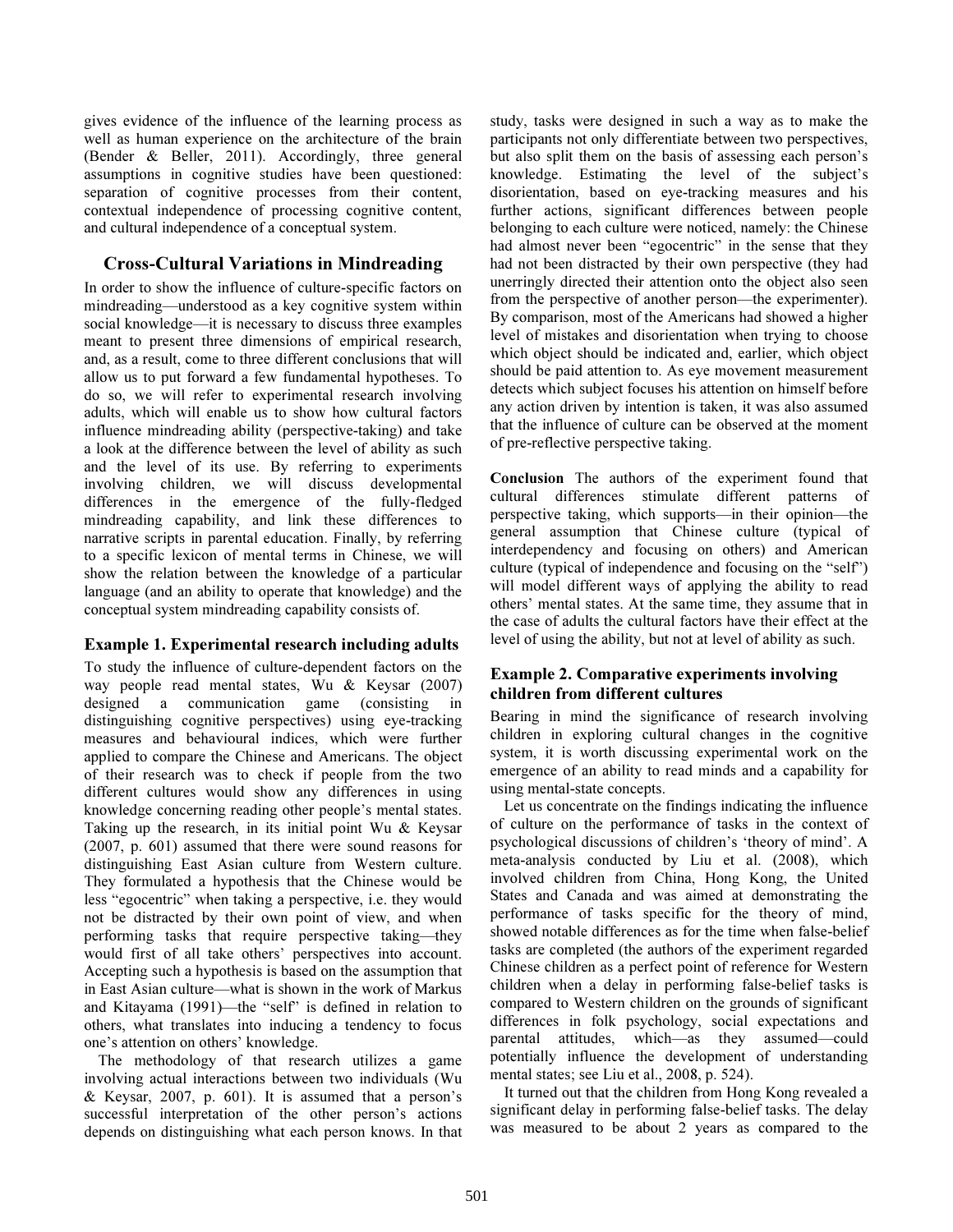children from the U.S.A. and Canada. Similar findings, with regard to a more global difference between East Asian and Western children, were observed in research studies by Naito (2003; 2004). According to them, Japanese children understand false beliefs and sources of their knowledge about 2 years later than Western children. Yet, it should be noted that in this process—apart from understanding mental concepts (what is measured in the FBT)—numerous executive functions that may affect the mindreading process should be taken into account (Carlson et al., 1998).

Other differences were spotted by Wellman et al. (2006) and Shahaeian et al. (2011) who applied a five-grade rating scale meant to determine stages of the development of the theory of mind (the scale shows progress in acquiring mental concepts). The experiments showed that American kindergarteners reach the stages in the development of the theory of mind in the following sequence: diverse desires (DD), diverse beliefs (DB), knowledge access (KA), false beliefs (FB) and finally hidden emotions (HE) (cf. Wellman et al., 2006). In turn, the experiment involving Chinese children revealed a different sequence. Namely, the children who spoke only Chinese first passed the knowledge task testing the understanding of sources of knowledge (the KA task checks understanding that seeing leads to knowledge and that a lack of seeing leads to limited knowledge acquisition), and later—the diverse beliefs task which tests how beliefs and perspectives are differentiated (the DB task indicates that the subject realizes that different people may have different beliefs or thoughts about one object).

Conclusion According to Liu et al. (2008), diverting the sequence of the ToM development is a sign of differences which are affected by some factors relevant from the cultural perspective. For instance, Naito (2004) formulates a quite bold hypothesis on deep cultural differences. According to her, the differences in question may result from the fact, that "in Asian cultures, including Japanese culture, people are more likely to attribute human action to contextual or relational factors than Western people, who tend to attribute it to individual's internal causes" (Naito, 2004, p. 10). Accordingly, it is conceivable that in East Asian culture "Japanese children may hence find it more difficult to solve problems that chiefly concern how the mind works independently of contextual or behavioral cues" (ibid.; cf. Lillard, 1998). The remarks mentioned fit in perfectly with the findings regarding behavioral practices both in the aspect of social patterns and school structure. Many studies support that Chinese children, unlike children brought up in Western culture, experience collectivist and interdependent cultural practices, i.e. those where "many parents teach filial respect, emphasize the acquisition of well-established knowledge, and encourage children's conformity to the cultural models, rules, and traditions conveyed by their elders rather than self-assertive expression of their own independent points of view" (Shahaeian et al., 2011, p. 1240). It is emphasized that such patterns, incentives, examples and social structure can affect the development of the ToM in many Chinese children that, on the one hand, they faster acquire the ability to understand that other people know or do not know something on the grounds of previous perception, and hence—they faster acquire the concept of a lack of knowledge, source of knowledge or the concept of ignorance. On the other hand, discovering that people differ among one another as for their beliefs and opinions of the same topic is harder for them, and they do that later. This is linked by some scholars to the fact that Chinese parents often discourage their children or they do not give them a chance to express their own opinions, but rather endorse opinions that are commonly shared and accepted. However, this can be also linked to the fact that Chinese parents—as compared to Western ones are indicative of more unilateral communication with their children (typical of an authoritarian parental style). Wang & Chang (2010) give examples of much research supporting this view. For instance, Wu et al. (2002) showed that Chinese mothers of preschoolers from Beijing favored compulsion to a far greater extent than American mothers, and—to a lesser extent—warmth and freedom of choice. According to the research of Pearson & Rao (2003), Chinese mothers of preschoolers from Hong Kong applied an authoritarian parental style toward their children more often as compared to mothers from Great Britain.

## Example 3. Language differences

Bearing in mind that the hypothesis about the influence of culture on our cognitive system is connected to the hypothesis about the influence of a particular language on our thinking (Astington & Baird, 2005), there is a question to be asked, i.e. whether in a language where terms expressing propositional attitudes (such as "to think that...", "to be sure that...") are not neutral—due to the logical value of the sentence "p" being the object in the sentence "x thinks that p"—but contain different connotations with regard to the probability of whether the thought or belief expressed by "p" is true or false, such terms model modifications in the performance in tests which examine the mindreading ability. What is meant here comes down to the hypothesis that the best research would show the way a given language affects the development of the theory of mind if the only variable were the use of different mental terms with different connotations with regard to a possible logical value of a given belief. Chinese serves as a good object of study as it contains propositional terms differently indicating if one's belief is true or false. There are three such terms: (1) xiang, which has neutral connotations as for the fact whether the belief is true or false—similarly to the English think; (2) yiwei, which contains an assumption that "p" belief may be false, and (3) dang, exclusively used to describe a false situation. Conducting research in three situations differing from one another in the aspect of an application of a mental term in a control question in the false belief task is also interesting since such languages as English (with terms like think, believe) or Polish (with terms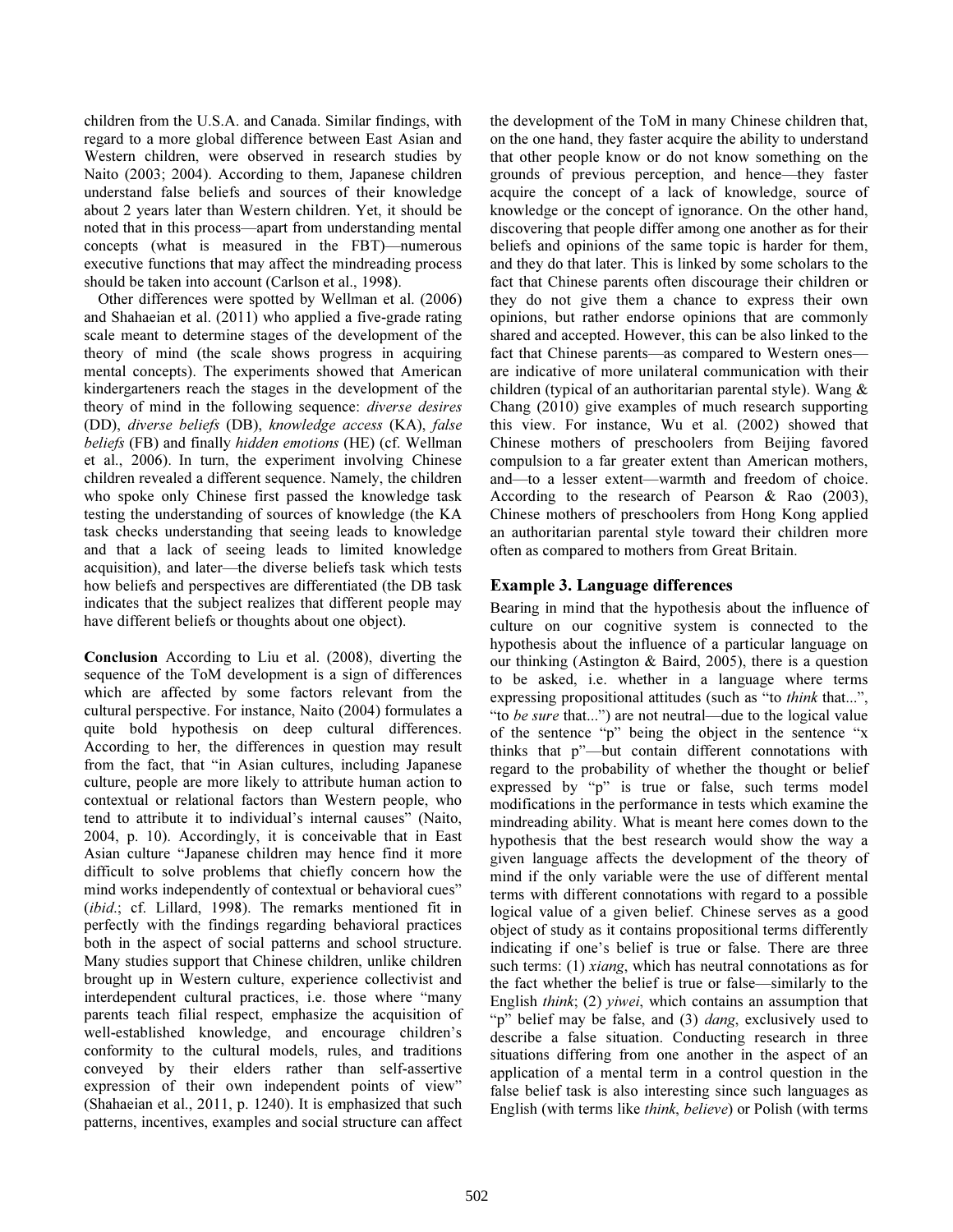like myśleć, wiedzieć) do not contain the connotative differences mentioned above.

Conclusion The research performed by Lee, Olson & Torrance (1999) clearly showed that a use of different propositional verbs in the control question in the false belief task considerably influenced Chinese children's answers. In the case of control questions where the verbs *viwei* and *dang* were used, children's answers were more correct than in the case of the questions where the neutral verb xiang was used. This fact proves that in such languages as Chinese there are substantial differences owing to the presence of different ways of expressing mental concepts, which have not been spotted so far in research conducted in English.

#### Final Thoughts—Two Options

A set of arguments together with the subsequently drawn conclusions provide grounds for a general conclusion that that mindreading capability is shaped by socially-specific factors—which are also connected to the specificity of a particular language. The deeper interpretation of the data shown indicates that cultural variations in theories of mind appear later in development on the level that involves a flexible cognitive process and a form of explicit knowledge, i.e. the knowledge that employs some form of verbal or other communicative performances as dependent measures (Gut, 2010; Liu et al., 2008; Shahaeian et al., 2011). It is suggested that an explicit understanding of mind—by involving wider knowledge in the cognitive system becomes sensitive to culture-specific factors (Apperly & Butterfill, 2009). However, this stance may still be interpreted in two alternative ways:

- (A) Weak interpretation. It might be claimed that children's experience in their daily sociocultural context could affect their understanding of other people's mental states. If so, culture specific factors have their effect exclusively at the level of performance and use of mindreading ability. In consequence, it is also claimed that language itself—as a part of cultural system—is not strictly a prerequisite for the development of the mindreading system.
- (B) Strong interpretation. It might be claimed that early children's universal concepts and a universally structured theory of mind system are later replaced by culture-specific concepts and the culture-specific theory of mind system. According to this proposition, it is assumed that children's exposure to their daily sociocultural context and language specific factors affect their very corpus of knowledge and understating of mind. Cultural and language specific factors are implicated in, at least, the explicit system of mindreading.

The second interpretation seems to be more plausible as research involving children clearly shows how crucial cultural differences in mindreading development are, and that "theory of mind understanding appears on substantially different timetables across numerous cultures and languages" (Liu et al., 2008). Accordingly, we can speak then about real differences in the mindreading development (Naito, 2003; 2004), which cannot be only explained by invoking the variations in executive functions. This approach is linked to the stance that the key factor in the development of mindreading is social context understood as a "community of minds" thanks to which a child becomes enculturated into a communal system of social norms and values that shape an understanding of mind and others as psychological and rational creatures (Carpendale & Lewis, 2006; Nelson et al., 2003). Familiarization with culture's social and narrative practices is a part of the development of cognitive system that is constitutive of a mindreading system (Hutto, 2008). In this view, the idea of explicit mindreading system before or without a particular culture seems to be of little sense.

### Acknowledgments

This paper is supported by the National Science Centre's grant (Poland), HARMONIA6 (UMO-2014/14/M/HS1/ 00436 for years 2015-2018).

### References

- Apperly, I. (2011). Mindreaders. The cognitive basis of "theory of mind". Hove: Psychology Press.
- Apperly, I. (2012). What is "theory of mind"? Concepts, cognitive processes and individual differences. Quarterly Journal of Experimental Psychology, 65, 825-839.
- Apperly, I., & Butterfill, S. A. (2009). Do Humans have two systems to track beliefs and belief-like states? Psychological Review, 116(4), 953-970.
- Astington, J. W., & Baird, J. A. (Eds.) (2005). Why language matters for theory of mind. Oxford: Oxford University Press.
- Bender, A., & Beller, S. (2011). The cultural constitution of cognition: Taking the anthropological perspective. Frontiers in Psychology: Cognitive Science, 2(67), 1-6.
- Bender, A., & Beller, S. (2013). Cognition is... fundamentally cultural. Behavioral Sciences, 3, 42-54.
- Bond, M. H. (1996). Chinese values. In M. H. Bond (Ed.), The handbook of Chinese psychology (pp. 208-226). Hong Kong: Oxford University Press.
- Botterill, G., & Carruthers, P. (1999). The philosophy of psychology. Cambridge: Cambridge University Press.
- Carlson, S. M., Moses, L. J., & Hix, H. R. (1998). The role of inhibitory processes in young children's difficulties with deception and false belief. Child Development, 69, 672-691.
- Carpendale, J., & Lewis, C. (2006). How children develop social understanding. Oxford: Blackwell.
- Chiao, J. Y., & Ambady, N. (2007). Cultural neuroscience: Parsing universality and diversity across levels of analysis. In S. Kitayama & D. Cohen (Eds.), Handbook of cultural psychology (pp. 237-254). New York: Guilford Press.